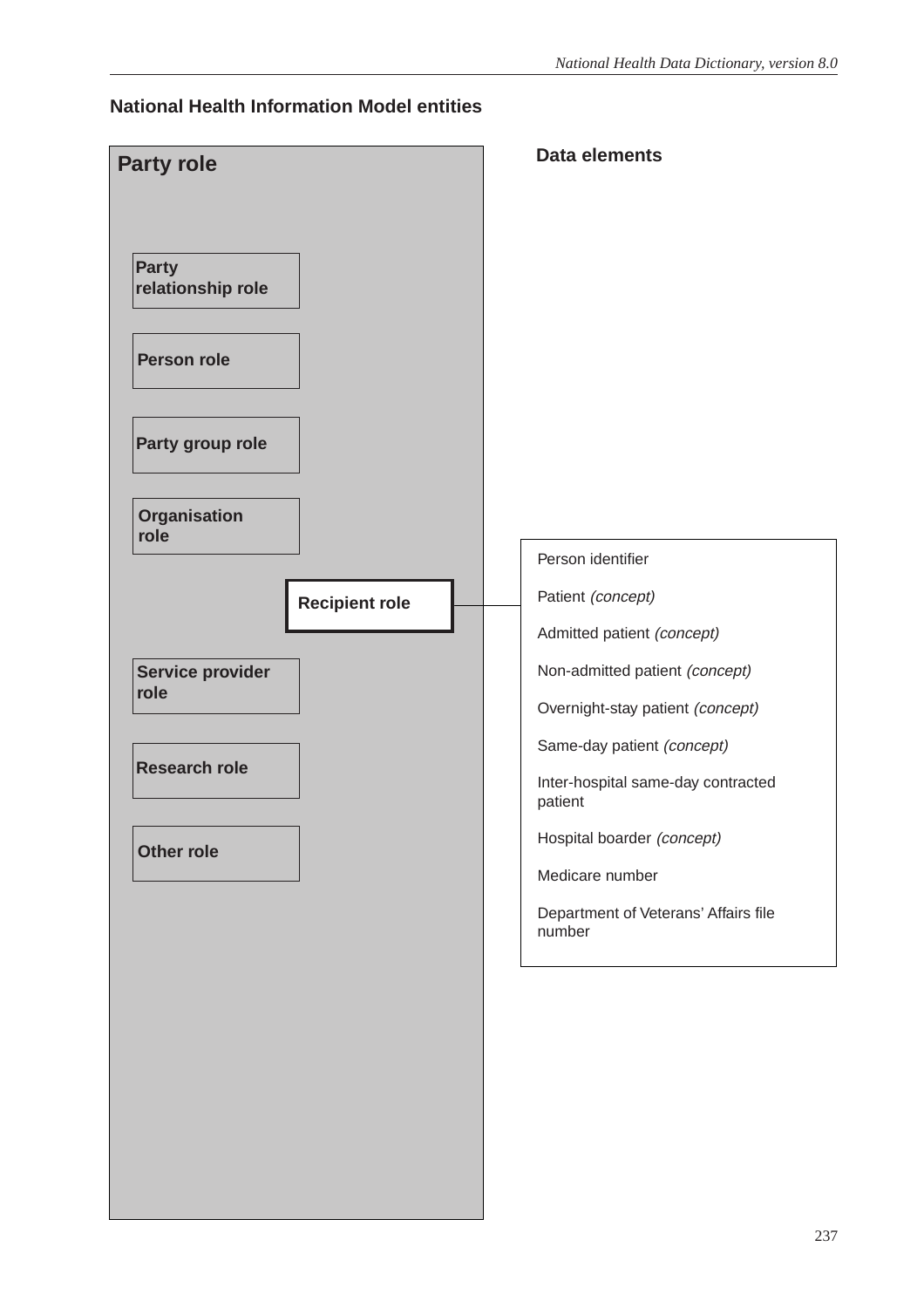## **Person identifier**

| Admin. status:                                    | <b>CURRENT</b>                                                                                                               |                                                                                                                                                                                                                                | 1/07/89                                                  |  |  |  |                                                                                                                                                                                                                                                                                                                                            |
|---------------------------------------------------|------------------------------------------------------------------------------------------------------------------------------|--------------------------------------------------------------------------------------------------------------------------------------------------------------------------------------------------------------------------------|----------------------------------------------------------|--|--|--|--------------------------------------------------------------------------------------------------------------------------------------------------------------------------------------------------------------------------------------------------------------------------------------------------------------------------------------------|
| Identifying and definitional attributes           |                                                                                                                              |                                                                                                                                                                                                                                |                                                          |  |  |  |                                                                                                                                                                                                                                                                                                                                            |
| Knowledgebase ID:                                 | 000127                                                                                                                       |                                                                                                                                                                                                                                |                                                          |  |  |  | Version number:<br>1                                                                                                                                                                                                                                                                                                                       |
| Data element type:                                | <b>DATA ELEMENT</b>                                                                                                          |                                                                                                                                                                                                                                |                                                          |  |  |  |                                                                                                                                                                                                                                                                                                                                            |
| Definition:                                       |                                                                                                                              |                                                                                                                                                                                                                                | Person identifier unique within establishment or agency. |  |  |  |                                                                                                                                                                                                                                                                                                                                            |
| Context:                                          |                                                                                                                              | This item could be used for editing at the establishment or collection authority<br>level and, potentially, for episode linkage. There is no intention that this item<br>would be available beyond collection authority level. |                                                          |  |  |  |                                                                                                                                                                                                                                                                                                                                            |
| <b>Relational and representational attributes</b> |                                                                                                                              |                                                                                                                                                                                                                                |                                                          |  |  |  |                                                                                                                                                                                                                                                                                                                                            |
| Datatype:                                         | Alphanumeric                                                                                                                 |                                                                                                                                                                                                                                | Representational form:                                   |  |  |  | <b>CODE</b>                                                                                                                                                                                                                                                                                                                                |
| Field size:                                       | Min.                                                                                                                         | Max.                                                                                                                                                                                                                           | Representational layout:                                 |  |  |  |                                                                                                                                                                                                                                                                                                                                            |
| Data domain:                                      |                                                                                                                              |                                                                                                                                                                                                                                |                                                          |  |  |  |                                                                                                                                                                                                                                                                                                                                            |
| Guide for use:                                    | Individual establishments or collection authorities may use their own alphabetic,<br>numeric or alphanumeric coding systems. |                                                                                                                                                                                                                                |                                                          |  |  |  |                                                                                                                                                                                                                                                                                                                                            |
| Verification rules:                               |                                                                                                                              |                                                                                                                                                                                                                                |                                                          |  |  |  |                                                                                                                                                                                                                                                                                                                                            |
| Collection methods:                               |                                                                                                                              |                                                                                                                                                                                                                                |                                                          |  |  |  |                                                                                                                                                                                                                                                                                                                                            |
| Related data:                                     |                                                                                                                              |                                                                                                                                                                                                                                |                                                          |  |  |  |                                                                                                                                                                                                                                                                                                                                            |
| <b>Administrative attributes</b>                  |                                                                                                                              |                                                                                                                                                                                                                                |                                                          |  |  |  |                                                                                                                                                                                                                                                                                                                                            |
| Source document:                                  |                                                                                                                              |                                                                                                                                                                                                                                |                                                          |  |  |  |                                                                                                                                                                                                                                                                                                                                            |
| Source organisation:                              |                                                                                                                              |                                                                                                                                                                                                                                | National minimum data set working parties                |  |  |  |                                                                                                                                                                                                                                                                                                                                            |
| National minimum data sets:                       |                                                                                                                              |                                                                                                                                                                                                                                |                                                          |  |  |  |                                                                                                                                                                                                                                                                                                                                            |
| Institutional health care                         |                                                                                                                              |                                                                                                                                                                                                                                | from $1/07/89$ to                                        |  |  |  |                                                                                                                                                                                                                                                                                                                                            |
| Institutional mental health care                  |                                                                                                                              |                                                                                                                                                                                                                                | from $1/07/97$ to                                        |  |  |  |                                                                                                                                                                                                                                                                                                                                            |
| Perinatal                                         |                                                                                                                              |                                                                                                                                                                                                                                | from $1/07/97$ to                                        |  |  |  |                                                                                                                                                                                                                                                                                                                                            |
| Community mental health care                      |                                                                                                                              |                                                                                                                                                                                                                                | from $1/07/2000$ to                                      |  |  |  |                                                                                                                                                                                                                                                                                                                                            |
| Palliative care                                   |                                                                                                                              |                                                                                                                                                                                                                                | from $1/07/2000$ to                                      |  |  |  |                                                                                                                                                                                                                                                                                                                                            |
| Comments:                                         |                                                                                                                              |                                                                                                                                                                                                                                |                                                          |  |  |  | For institutional health care statistics, person identifier is used in conjunction with<br>other data elements recording individual episodes of care or events. To date, there<br>has been limited development of patient-based data ie. linking data within<br>hospital morbidity collections about all episodes of care for individuals. |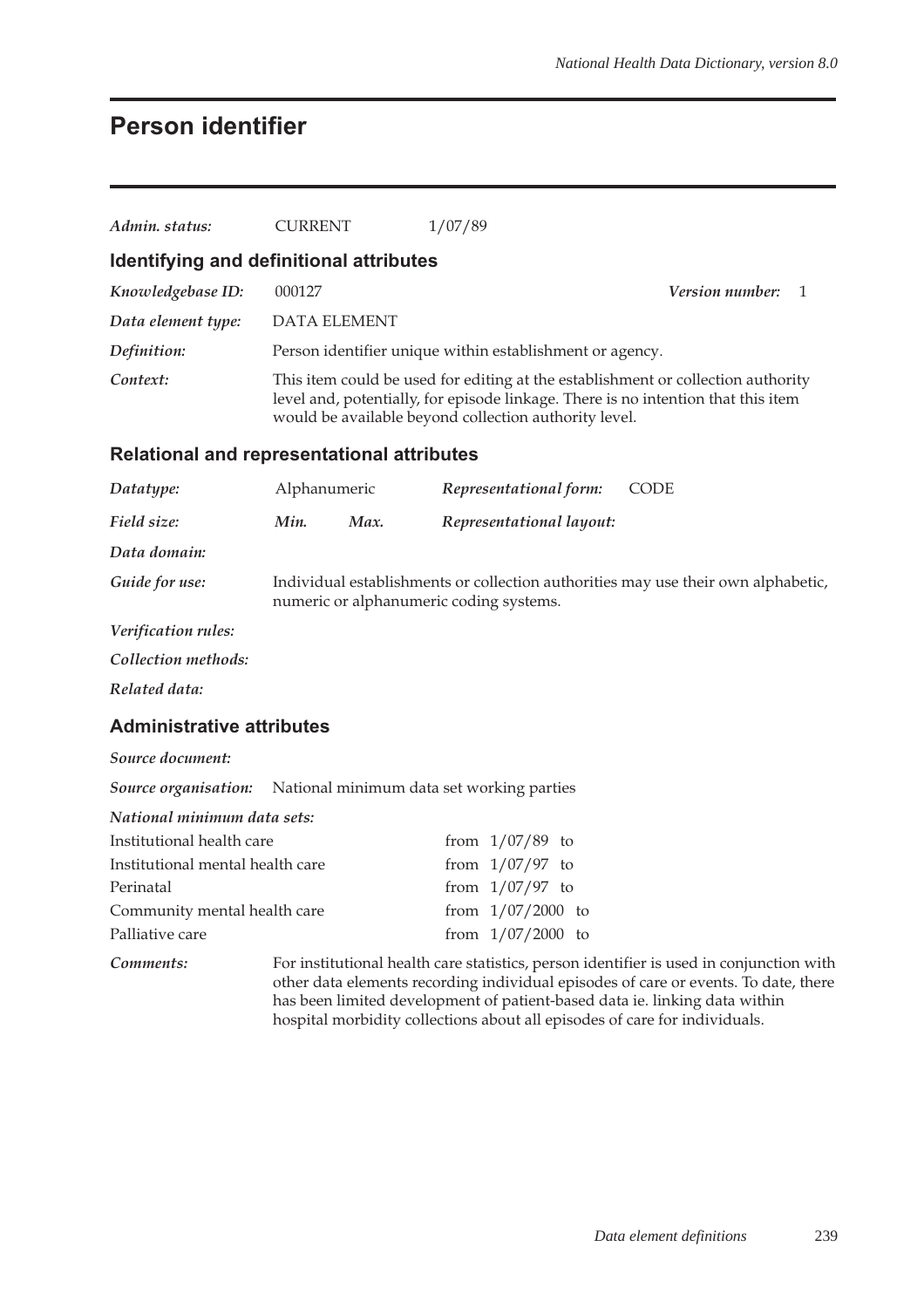## **Patient**

| Admin. status:                                    | <b>CURRENT</b>         |                                                                                                                                                                                                       | 1/07/95                                                                                                                                                                                                                                                    |                      |  |  |
|---------------------------------------------------|------------------------|-------------------------------------------------------------------------------------------------------------------------------------------------------------------------------------------------------|------------------------------------------------------------------------------------------------------------------------------------------------------------------------------------------------------------------------------------------------------------|----------------------|--|--|
| Identifying and definitional attributes           |                        |                                                                                                                                                                                                       |                                                                                                                                                                                                                                                            |                      |  |  |
| Knowledgebase ID:                                 | 000117                 |                                                                                                                                                                                                       |                                                                                                                                                                                                                                                            | Version number:<br>1 |  |  |
| Data element type:                                |                        | DATA ELEMENT CONCEPT                                                                                                                                                                                  |                                                                                                                                                                                                                                                            |                      |  |  |
| Definition:                                       |                        | A patient is a person for whom a hospital accepts responsibility for treatment<br>and/or care. There are two categories of patient, admitted and non-admitted<br>patients. Boarders are not patients. |                                                                                                                                                                                                                                                            |                      |  |  |
| Context:                                          |                        | Institutional health care                                                                                                                                                                             |                                                                                                                                                                                                                                                            |                      |  |  |
| <b>Relational and representational attributes</b> |                        |                                                                                                                                                                                                       |                                                                                                                                                                                                                                                            |                      |  |  |
| Datatype:                                         |                        |                                                                                                                                                                                                       | Representational form:                                                                                                                                                                                                                                     |                      |  |  |
| Field size:                                       | Min.                   | Max.                                                                                                                                                                                                  | Representational layout:                                                                                                                                                                                                                                   |                      |  |  |
| Data domain:                                      |                        |                                                                                                                                                                                                       |                                                                                                                                                                                                                                                            |                      |  |  |
| Guide for use:                                    |                        |                                                                                                                                                                                                       |                                                                                                                                                                                                                                                            |                      |  |  |
| Verification rules:                               |                        |                                                                                                                                                                                                       |                                                                                                                                                                                                                                                            |                      |  |  |
| Collection methods:                               |                        |                                                                                                                                                                                                       |                                                                                                                                                                                                                                                            |                      |  |  |
| Related data:                                     |                        |                                                                                                                                                                                                       | relates to the data element concept Admitted patient, version 1                                                                                                                                                                                            |                      |  |  |
| <b>Administrative attributes</b>                  |                        |                                                                                                                                                                                                       |                                                                                                                                                                                                                                                            |                      |  |  |
| Source document:                                  |                        |                                                                                                                                                                                                       |                                                                                                                                                                                                                                                            |                      |  |  |
| Source organisation:                              |                        | National Health Data Committee                                                                                                                                                                        |                                                                                                                                                                                                                                                            |                      |  |  |
| National minimum data sets:                       |                        |                                                                                                                                                                                                       |                                                                                                                                                                                                                                                            |                      |  |  |
| Institutional health care                         |                        |                                                                                                                                                                                                       | from $1/07/89$ to                                                                                                                                                                                                                                          |                      |  |  |
| Comments:                                         | e.g. client, resident. |                                                                                                                                                                                                       | While the concept of a person for whom a service provider accepts responsibility<br>for treatment or care is also applicable to non-institutional health care and to<br>welfare services, different terminology is often used in these other care settings |                      |  |  |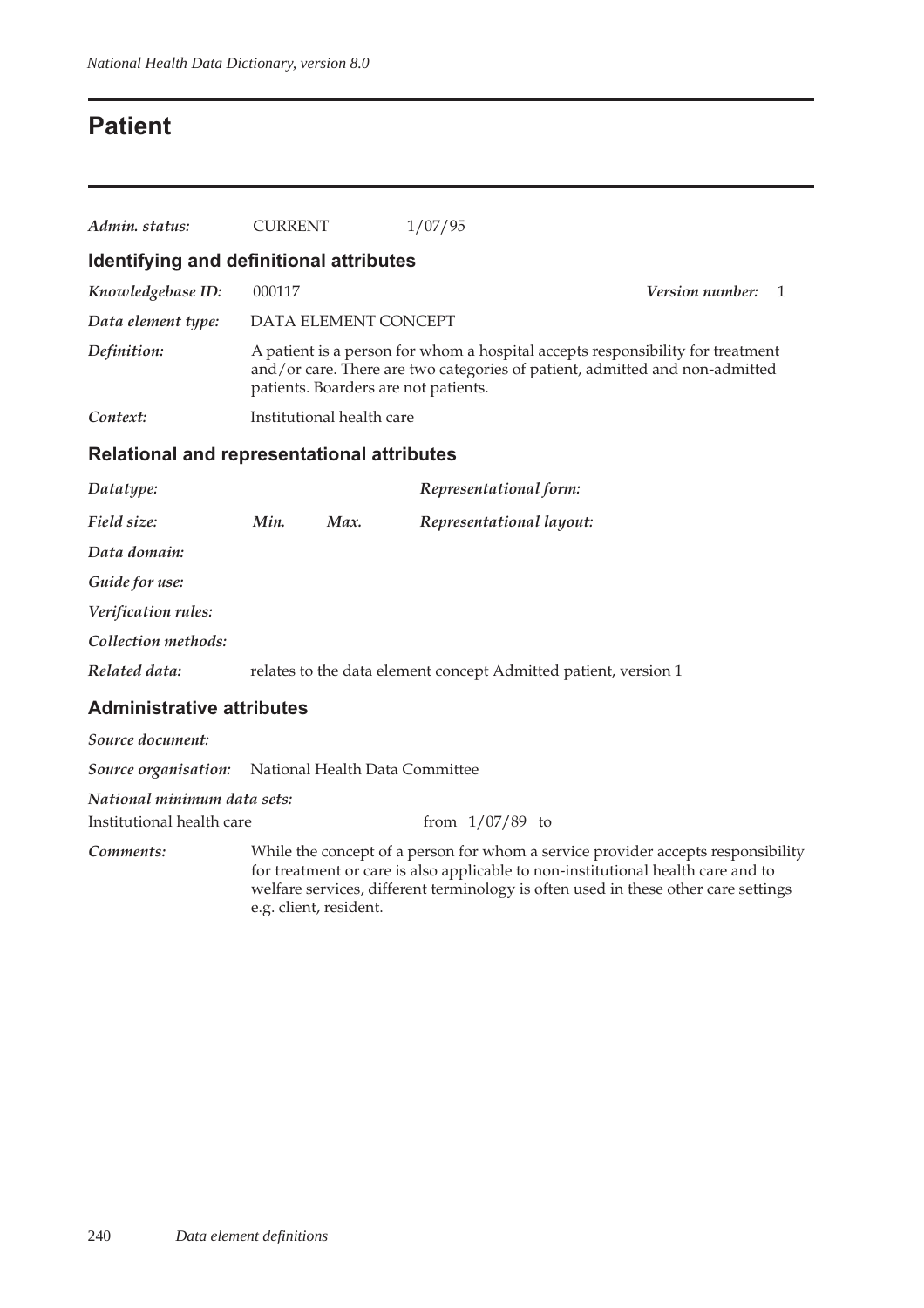### **Admitted patient**

| Admin. status:                                    | <b>CURRENT</b> |                            | 1/07/98                                                                                                                                                                                                                                                                                                                         |                 |   |
|---------------------------------------------------|----------------|----------------------------|---------------------------------------------------------------------------------------------------------------------------------------------------------------------------------------------------------------------------------------------------------------------------------------------------------------------------------|-----------------|---|
| Identifying and definitional attributes           |                |                            |                                                                                                                                                                                                                                                                                                                                 |                 |   |
| Knowledgebase ID:                                 | 000011         |                            |                                                                                                                                                                                                                                                                                                                                 | Version number: | 2 |
| Data element type:                                |                | DATA ELEMENT CONCEPT       |                                                                                                                                                                                                                                                                                                                                 |                 |   |
| Definition:                                       |                |                            | An admitted patient is a patient who undergoes a hospital's formal admission<br>process as either an overnight stay patient or a same-day patient.                                                                                                                                                                              |                 |   |
| Context:                                          |                | Institutional health care. |                                                                                                                                                                                                                                                                                                                                 |                 |   |
| <b>Relational and representational attributes</b> |                |                            |                                                                                                                                                                                                                                                                                                                                 |                 |   |
| Datatype:                                         |                |                            | Representational form:                                                                                                                                                                                                                                                                                                          |                 |   |
| Field size:                                       | Min.           | Max.                       | Representational layout:                                                                                                                                                                                                                                                                                                        |                 |   |
| Data domain:                                      |                |                            |                                                                                                                                                                                                                                                                                                                                 |                 |   |
| Guide for use:                                    |                |                            |                                                                                                                                                                                                                                                                                                                                 |                 |   |
| Verification rules:                               |                |                            |                                                                                                                                                                                                                                                                                                                                 |                 |   |
| Collection methods:                               |                |                            |                                                                                                                                                                                                                                                                                                                                 |                 |   |
| Related data:                                     |                |                            | supersedes previous data element Admitted patient, version 1                                                                                                                                                                                                                                                                    |                 |   |
|                                                   |                |                            | relates to the data element Patient days, version 2                                                                                                                                                                                                                                                                             |                 |   |
|                                                   |                |                            | relates to the data element Date of change to qualification status, version 1                                                                                                                                                                                                                                                   |                 |   |
|                                                   |                |                            | relates to the data element Qualification status, version 1                                                                                                                                                                                                                                                                     |                 |   |
|                                                   |                | newborns, version 1        | relates to the data element Number of acute (qualified)/unqualified days for                                                                                                                                                                                                                                                    |                 |   |
|                                                   |                |                            | relates to the data element Type of episode of care, version 3                                                                                                                                                                                                                                                                  |                 |   |
| <b>Administrative attributes</b>                  |                |                            |                                                                                                                                                                                                                                                                                                                                 |                 |   |
| Source document:                                  |                |                            |                                                                                                                                                                                                                                                                                                                                 |                 |   |
| Source organisation:                              |                |                            |                                                                                                                                                                                                                                                                                                                                 |                 |   |
| National minimum data sets:                       |                |                            |                                                                                                                                                                                                                                                                                                                                 |                 |   |
| Comments:                                         |                | of the following criteria: | This definition includes all babies who are nine days old or less. However, all<br>newborn days of stay are further divided into categories of qualified and<br>unqualified for Australian Healthcare Agreements and health insurance benefit<br>purposes. A newborn day is acute (qualified) when a newborn meets at least one |                 |   |

- is the second or subsequent live born infant of a multiple birth, whose mother is currently an admitted patient;

- is admitted to an intensive care facility in a hospital, being a facility approved by the Commonwealth Health Minister for the purpose of the provision of special care;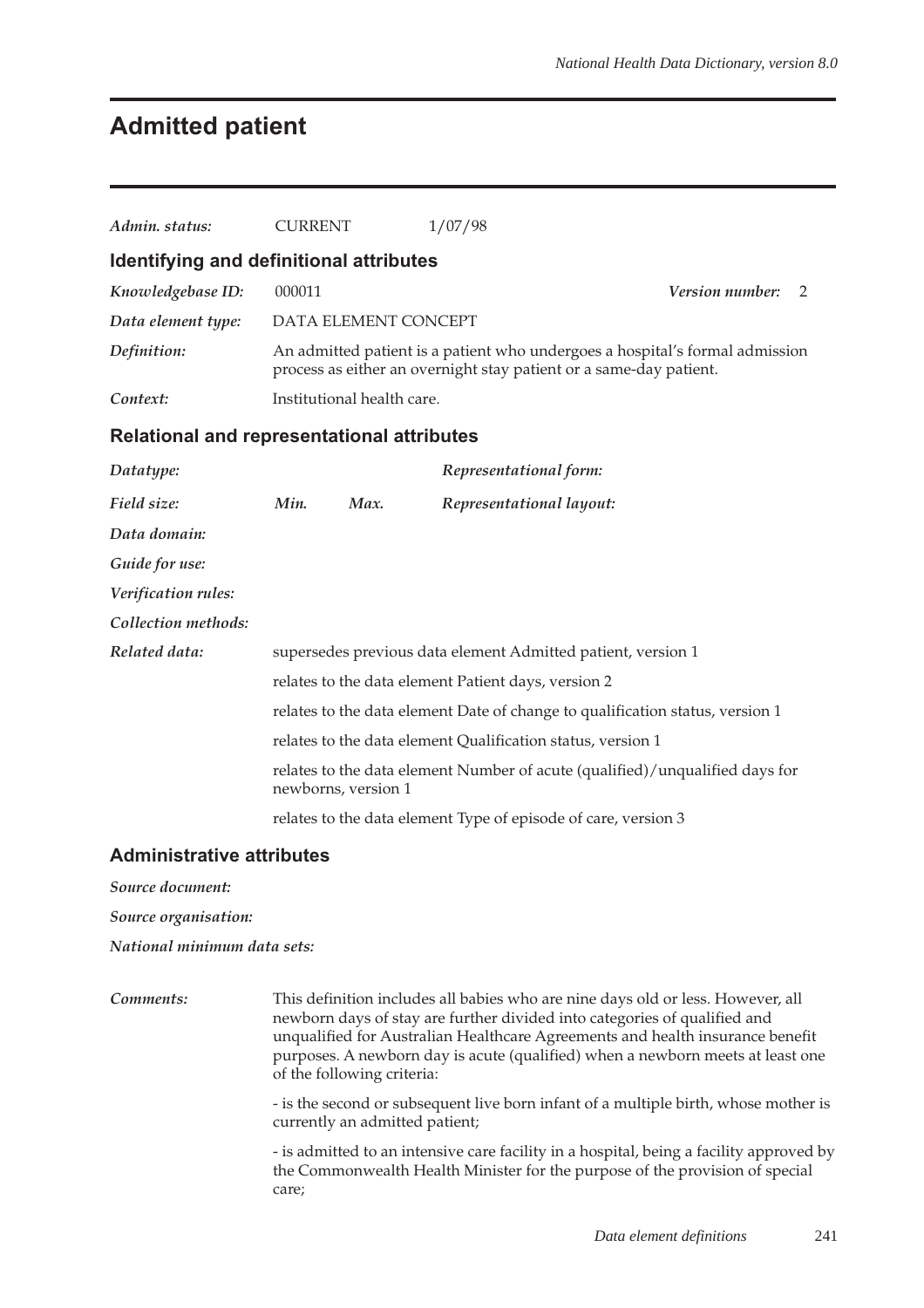### **Admitted patient** *(continued)*

*Comments (cont'd):* - remains in hospital without its mother;

- is admitted to the hospital without its mother.

Acute (qualified) newborn days are eligible for health insurance benefit purposes and should be counted under the Australian Health Care Agreements.

Days when the newborn does not meet these criteria are classified as unqualified (if they are nine days old or less) and should be recorded as such. Unqualified newborn days should not be counted under the Australian Health Care Agreements and are not eligible for health insurance benefit purposes.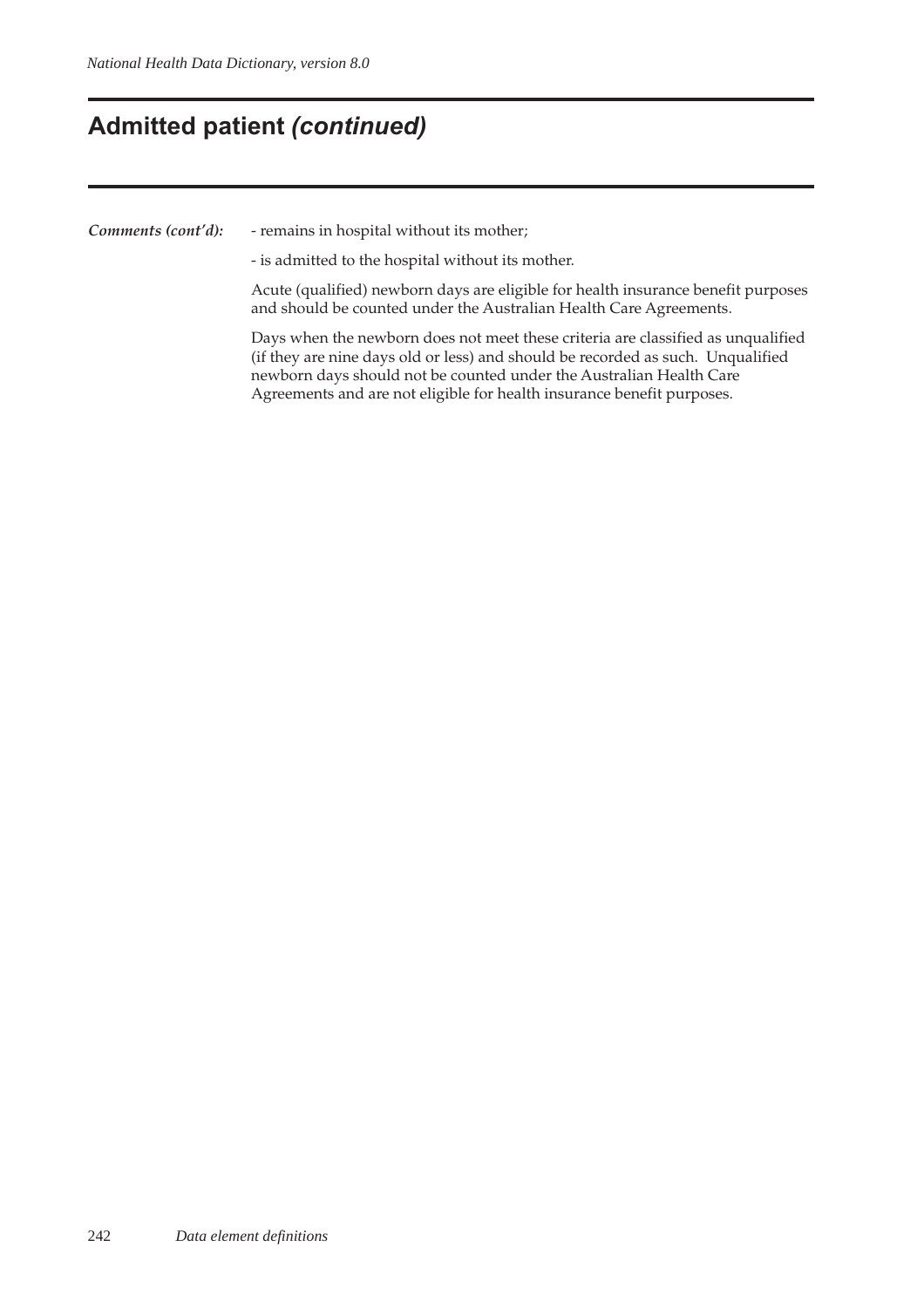### **Non-admitted patient**

| Admin. status:                          | <b>CURRENT</b>                                      | 1/07/94                                                                             |                          |  |  |
|-----------------------------------------|-----------------------------------------------------|-------------------------------------------------------------------------------------|--------------------------|--|--|
| Identifying and definitional attributes |                                                     |                                                                                     |                          |  |  |
| Knowledgebase ID:                       | 000104                                              |                                                                                     | <b>Version number:</b> 1 |  |  |
| Data element type:                      | DATA ELEMENT CONCEPT                                |                                                                                     |                          |  |  |
| Definition:                             |                                                     | A patient who does not undergo a hospital's formal admission process.               |                          |  |  |
|                                         | There are three categories of non-admitted patient: |                                                                                     |                          |  |  |
|                                         | - emergency department patient                      |                                                                                     |                          |  |  |
|                                         | - outpatient                                        |                                                                                     |                          |  |  |
|                                         | includes community / outreach services)             | - other non-admitted patient (treated by hospital employees off the hospital site – |                          |  |  |
| Context:                                | Institutional health care                           |                                                                                     |                          |  |  |

#### **Relational and representational attributes**

| Datatype:           |      |      | Representational form:                                 |
|---------------------|------|------|--------------------------------------------------------|
| Field size:         | Min. | Max. | Representational layout:                               |
| Data domain:        |      |      |                                                        |
| Guide for use:      |      |      |                                                        |
| Verification rules: |      |      |                                                        |
| Collection methods: |      |      |                                                        |
| Related data:       |      |      | relates to the data element concept Patient, version 1 |
| .                   |      |      |                                                        |

#### **Administrative attributes**

*Source document: Source organisation:* National Health Data Committee *National minimum data sets:* Institutional health care  $\frac{1}{07/89}$  to *Comments:*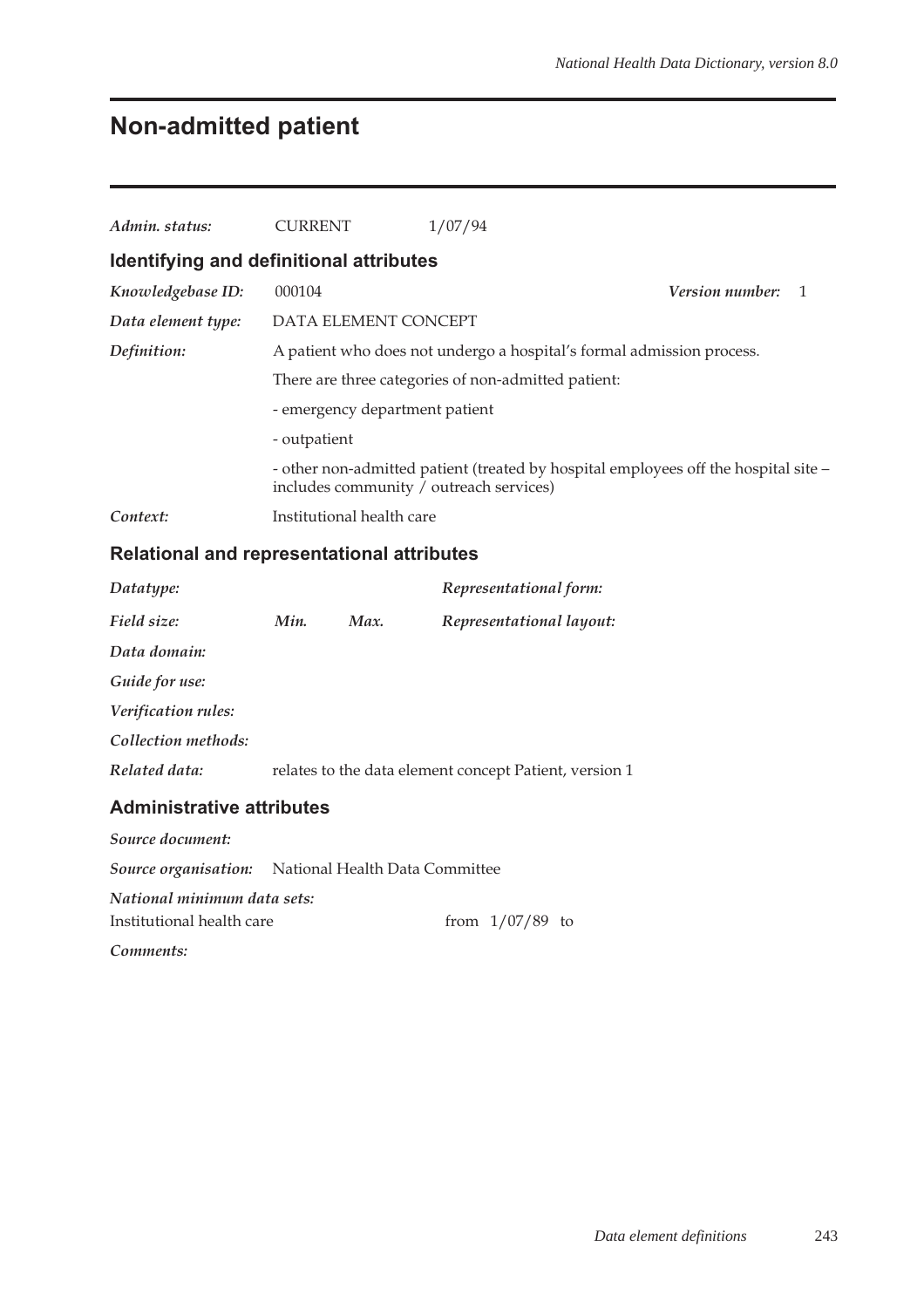## **Overnight-stay patient**

| Admin. status:                                    | <b>CURRENT</b>                                                                                                                                                                                                                                                                                                                                                                                                                                                                                                                                                                                                                                                                                                              | 1/07/94                                                                                                                                                                                                                                                                                            |                      |  |  |
|---------------------------------------------------|-----------------------------------------------------------------------------------------------------------------------------------------------------------------------------------------------------------------------------------------------------------------------------------------------------------------------------------------------------------------------------------------------------------------------------------------------------------------------------------------------------------------------------------------------------------------------------------------------------------------------------------------------------------------------------------------------------------------------------|----------------------------------------------------------------------------------------------------------------------------------------------------------------------------------------------------------------------------------------------------------------------------------------------------|----------------------|--|--|
| Identifying and definitional attributes           |                                                                                                                                                                                                                                                                                                                                                                                                                                                                                                                                                                                                                                                                                                                             |                                                                                                                                                                                                                                                                                                    |                      |  |  |
| Knowledgebase ID:                                 | 000116                                                                                                                                                                                                                                                                                                                                                                                                                                                                                                                                                                                                                                                                                                                      |                                                                                                                                                                                                                                                                                                    | Version number:<br>1 |  |  |
| Data element type:                                | DATA ELEMENT CONCEPT                                                                                                                                                                                                                                                                                                                                                                                                                                                                                                                                                                                                                                                                                                        |                                                                                                                                                                                                                                                                                                    |                      |  |  |
| Definition:                                       | different dates.                                                                                                                                                                                                                                                                                                                                                                                                                                                                                                                                                                                                                                                                                                            | A patient who, following a clinical decision, receives hospital treatment for a<br>minimum of one night i.e. who is admitted to and separated from the hospital on                                                                                                                                 |                      |  |  |
| Context:                                          | Institutional health care                                                                                                                                                                                                                                                                                                                                                                                                                                                                                                                                                                                                                                                                                                   |                                                                                                                                                                                                                                                                                                    |                      |  |  |
| <b>Relational and representational attributes</b> |                                                                                                                                                                                                                                                                                                                                                                                                                                                                                                                                                                                                                                                                                                                             |                                                                                                                                                                                                                                                                                                    |                      |  |  |
| Datatype:                                         |                                                                                                                                                                                                                                                                                                                                                                                                                                                                                                                                                                                                                                                                                                                             | Representational form:                                                                                                                                                                                                                                                                             |                      |  |  |
| Field size:                                       | Min.<br>Max.                                                                                                                                                                                                                                                                                                                                                                                                                                                                                                                                                                                                                                                                                                                | Representational layout:                                                                                                                                                                                                                                                                           |                      |  |  |
| Data domain:                                      |                                                                                                                                                                                                                                                                                                                                                                                                                                                                                                                                                                                                                                                                                                                             |                                                                                                                                                                                                                                                                                                    |                      |  |  |
| Guide for use:                                    | An overnight-stay patient of a hospital (originating hospital) who attends another<br>hospital (the destination hospital) for a same-day procedure is to be regarded by<br>the originating hospital as an overnight-stay patient, as if the patient had not left<br>for the same-day procedure. For reporting purposes, the procedure is regarded as<br>part of the overnight-stay episode at the originating hospital. The destination<br>hospital must record the patient as a 'contracted same-day patient', thus<br>distinguishing that patient from other same-day patients who were not<br>simultaneously overnight-stay patients at another hospital. Refer to the data<br>element Intended length of hospital stay. |                                                                                                                                                                                                                                                                                                    |                      |  |  |
|                                                   |                                                                                                                                                                                                                                                                                                                                                                                                                                                                                                                                                                                                                                                                                                                             | An overnight-stay patient in one hospital cannot be concurrently an overnight-<br>stay patient in another hospital. Such a patient must be discharged from one and<br>admitted to the other on each occasion of transfer.                                                                          |                      |  |  |
|                                                   | episode.                                                                                                                                                                                                                                                                                                                                                                                                                                                                                                                                                                                                                                                                                                                    | Treatment provided to an intended same-day patient who is subsequently<br>classified as an overnight-stay patient shall be regarded as part of the overnight                                                                                                                                       |                      |  |  |
|                                                   |                                                                                                                                                                                                                                                                                                                                                                                                                                                                                                                                                                                                                                                                                                                             | A non-admitted (emergency/outpatient) service provided to a patient who is<br>subsequently classified as an admitted patient shall be regarded as part of the<br>admitted episode. Any occasion of service should be recorded and identified as<br>part of the admitted patient's episode of care. |                      |  |  |
|                                                   |                                                                                                                                                                                                                                                                                                                                                                                                                                                                                                                                                                                                                                                                                                                             | The definition of an overnight-stay patient excludes patients who leave of their<br>own accord, die or are transferred on their first day in the hospital.                                                                                                                                         |                      |  |  |
| Verification rules:                               |                                                                                                                                                                                                                                                                                                                                                                                                                                                                                                                                                                                                                                                                                                                             |                                                                                                                                                                                                                                                                                                    |                      |  |  |
| Collection methods:                               |                                                                                                                                                                                                                                                                                                                                                                                                                                                                                                                                                                                                                                                                                                                             |                                                                                                                                                                                                                                                                                                    |                      |  |  |
| Related data:                                     |                                                                                                                                                                                                                                                                                                                                                                                                                                                                                                                                                                                                                                                                                                                             | relates to the data element concept Admitted patient, version 1                                                                                                                                                                                                                                    |                      |  |  |
| <b>Administrative attributes</b>                  |                                                                                                                                                                                                                                                                                                                                                                                                                                                                                                                                                                                                                                                                                                                             |                                                                                                                                                                                                                                                                                                    |                      |  |  |
| Source document:                                  |                                                                                                                                                                                                                                                                                                                                                                                                                                                                                                                                                                                                                                                                                                                             |                                                                                                                                                                                                                                                                                                    |                      |  |  |

*Source organisation:* National Health Data Committee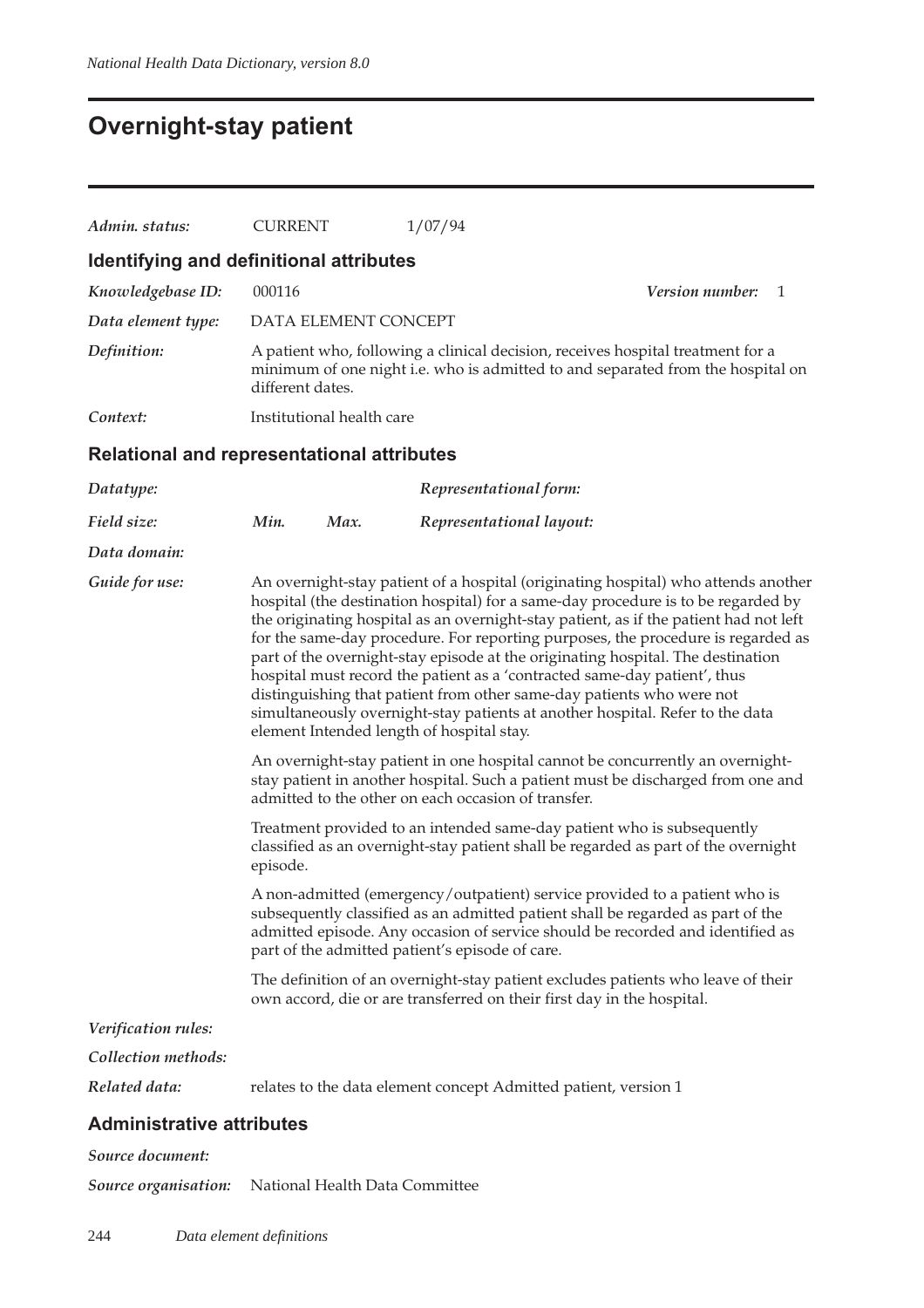## **Overnight-stay patient** *(continued)*

*National minimum data sets:* Institutional health care from  $1/07/89$  to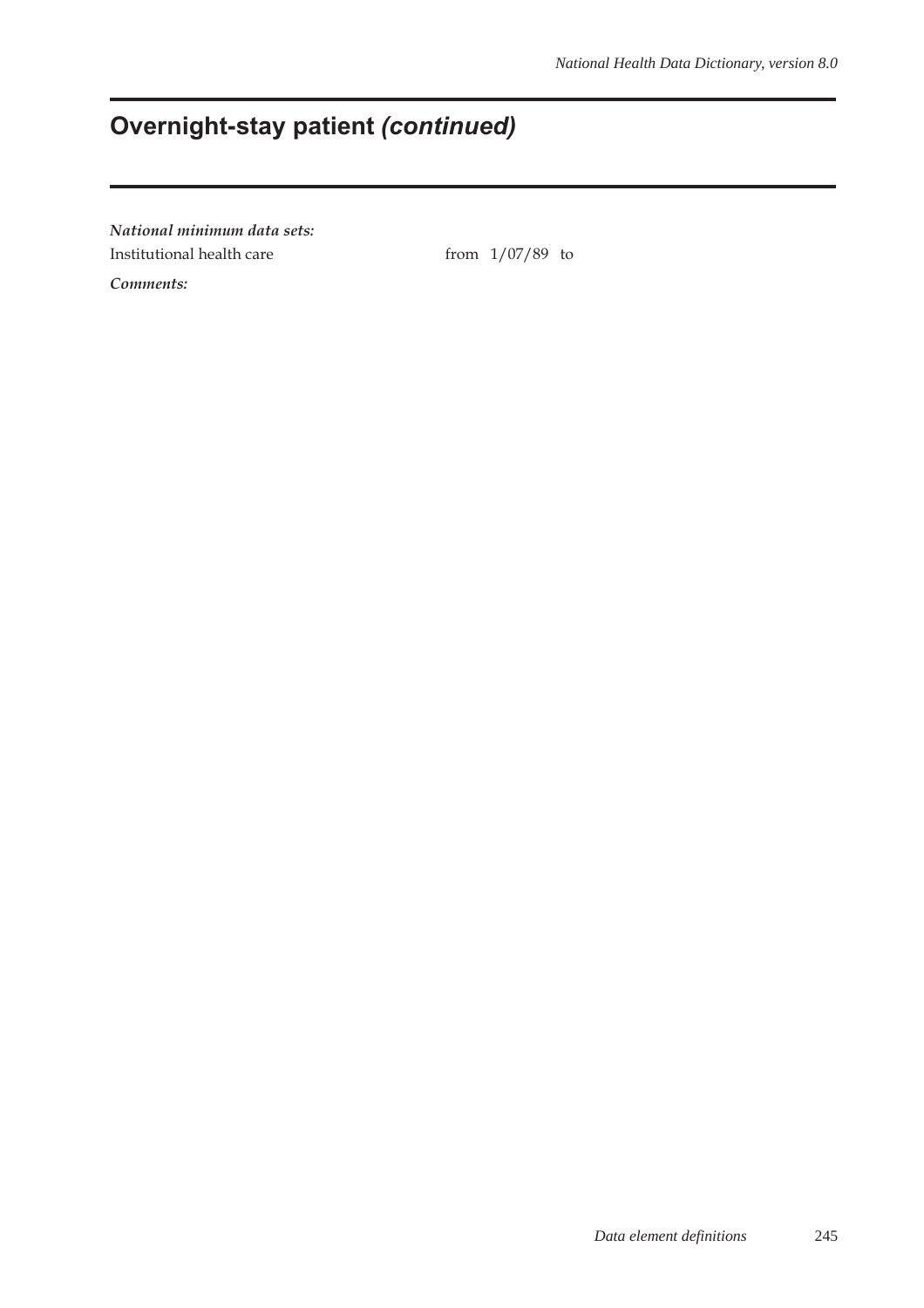### **Same-day patient**

| Admin. status:                          | <b>CURRENT</b>                                                                                                                          | 1/07/94                                                                                                                                                                                                                                                                                                                                                                                                       |                 |  |  |
|-----------------------------------------|-----------------------------------------------------------------------------------------------------------------------------------------|---------------------------------------------------------------------------------------------------------------------------------------------------------------------------------------------------------------------------------------------------------------------------------------------------------------------------------------------------------------------------------------------------------------|-----------------|--|--|
| Identifying and definitional attributes |                                                                                                                                         |                                                                                                                                                                                                                                                                                                                                                                                                               |                 |  |  |
| Knowledgebase ID:                       | 000146                                                                                                                                  |                                                                                                                                                                                                                                                                                                                                                                                                               | Version number: |  |  |
| Data element type:                      | DATA ELEMENT CONCEPT                                                                                                                    |                                                                                                                                                                                                                                                                                                                                                                                                               |                 |  |  |
| Definition:                             | A same-day patient is a patient who is admitted and separates on the same date,<br>and who meets one of the following minimum criteria: |                                                                                                                                                                                                                                                                                                                                                                                                               |                 |  |  |
|                                         |                                                                                                                                         | - That the patient receive Same-day Surgical and Diagnostic Services as specified<br>in bands 1A, 1B, 2, 3, and 4 but excluding uncertified type C Professional<br>Attention Procedures within the Health Insurance Basic Table as defined in s.4 (1)<br>of the National Health Act 1953 (C'wlth); or                                                                                                         |                 |  |  |
|                                         |                                                                                                                                         | - That the patient receive type C Professional Attention Procedures as specified in<br>the Health Insurance Basic Table as defined in s.4 (1) of the National Health Act<br>1953 (C'wlth) with accompanying certification from a medical practitioner that an<br>admission was necessary on the grounds of the medical condition of the patient<br>or other special circumstances that relate to the patient. |                 |  |  |
| Context:                                | Institutional health care                                                                                                               |                                                                                                                                                                                                                                                                                                                                                                                                               |                 |  |  |

#### **Relational and representational attributes**

| Datatype:                        |                                                                                                                                                                                                                                                                                                      |      | Representational form:                                                                                                                                                                                         |  |
|----------------------------------|------------------------------------------------------------------------------------------------------------------------------------------------------------------------------------------------------------------------------------------------------------------------------------------------------|------|----------------------------------------------------------------------------------------------------------------------------------------------------------------------------------------------------------------|--|
| Field size:                      | Min.                                                                                                                                                                                                                                                                                                 | Max. | Representational layout:                                                                                                                                                                                       |  |
| Data domain:                     |                                                                                                                                                                                                                                                                                                      |      |                                                                                                                                                                                                                |  |
| Guide for use:                   |                                                                                                                                                                                                                                                                                                      |      | Same-day patients may be either intended to be separated on the same day, or<br>intended overnight-stay patients who left of their own accord, died or were<br>transferred on their first day in the hospital. |  |
|                                  | episode.                                                                                                                                                                                                                                                                                             |      | Treatment provided to an intended same-day patient who is subsequently<br>classified as an overnight-stay patient shall be regarded as part of the overnight                                                   |  |
|                                  | Non-admitted (emergency or outpatient) services provided to a patient who is<br>subsequently classified as an admitted patient shall be regarded as part of the<br>admitted episode. Any occasion of service should be recorded and identified as<br>part of the admitted patient's episode of care. |      |                                                                                                                                                                                                                |  |
|                                  | dates.                                                                                                                                                                                                                                                                                               |      | Data on same-day patients are derived by a review of admission and separation                                                                                                                                  |  |
| Verification rules:              |                                                                                                                                                                                                                                                                                                      |      |                                                                                                                                                                                                                |  |
| Collection methods:              |                                                                                                                                                                                                                                                                                                      |      |                                                                                                                                                                                                                |  |
| Related data:                    |                                                                                                                                                                                                                                                                                                      |      | relates to the data element concept Admitted patient, version 1                                                                                                                                                |  |
| <b>Administrative attributes</b> |                                                                                                                                                                                                                                                                                                      |      |                                                                                                                                                                                                                |  |
| Source document:                 |                                                                                                                                                                                                                                                                                                      |      |                                                                                                                                                                                                                |  |

*Source organisation:* National Health Data Committee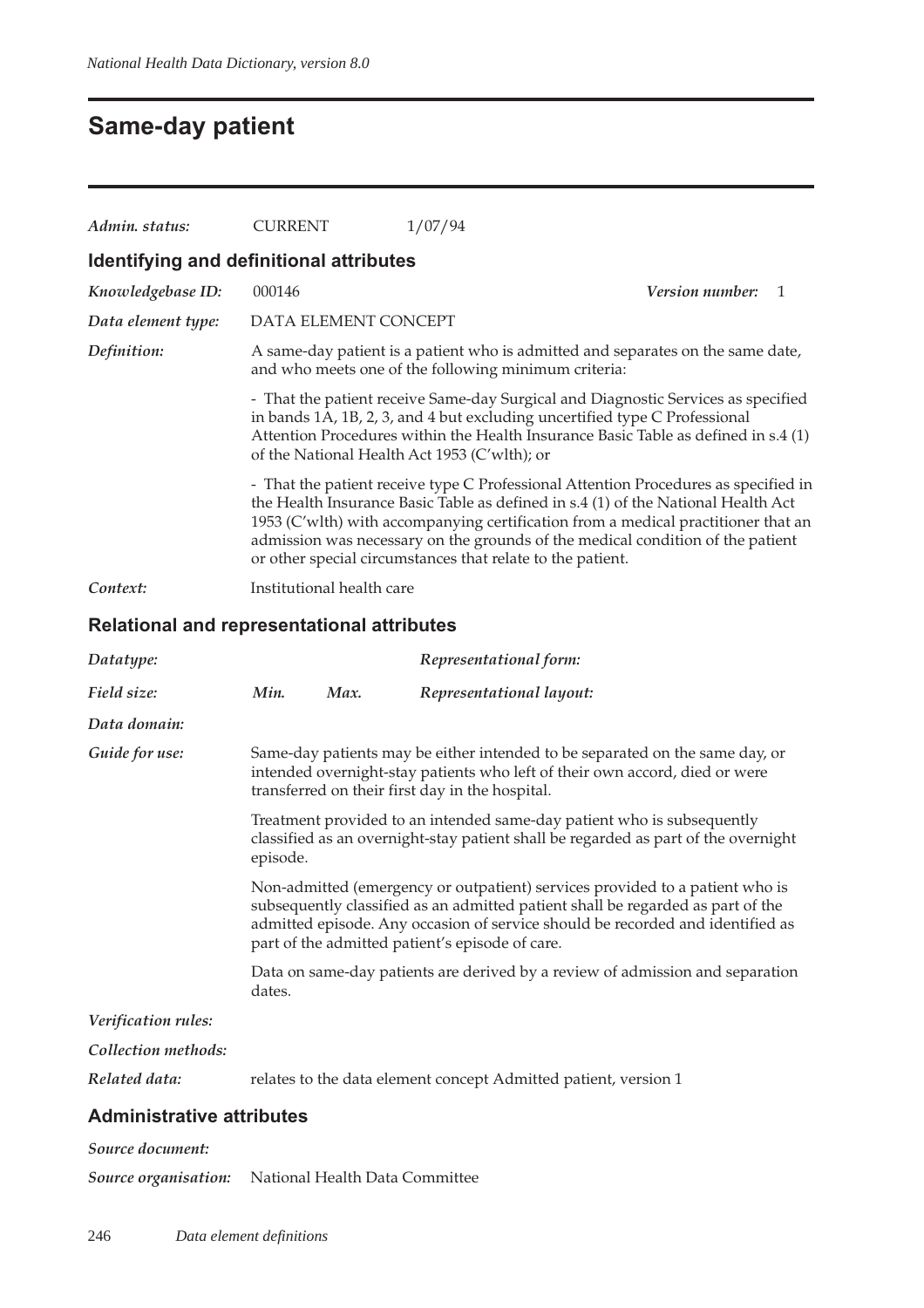## **Same-day patient** *(continued)*

*National minimum data sets:* Institutional health care from  $1/07/89$  to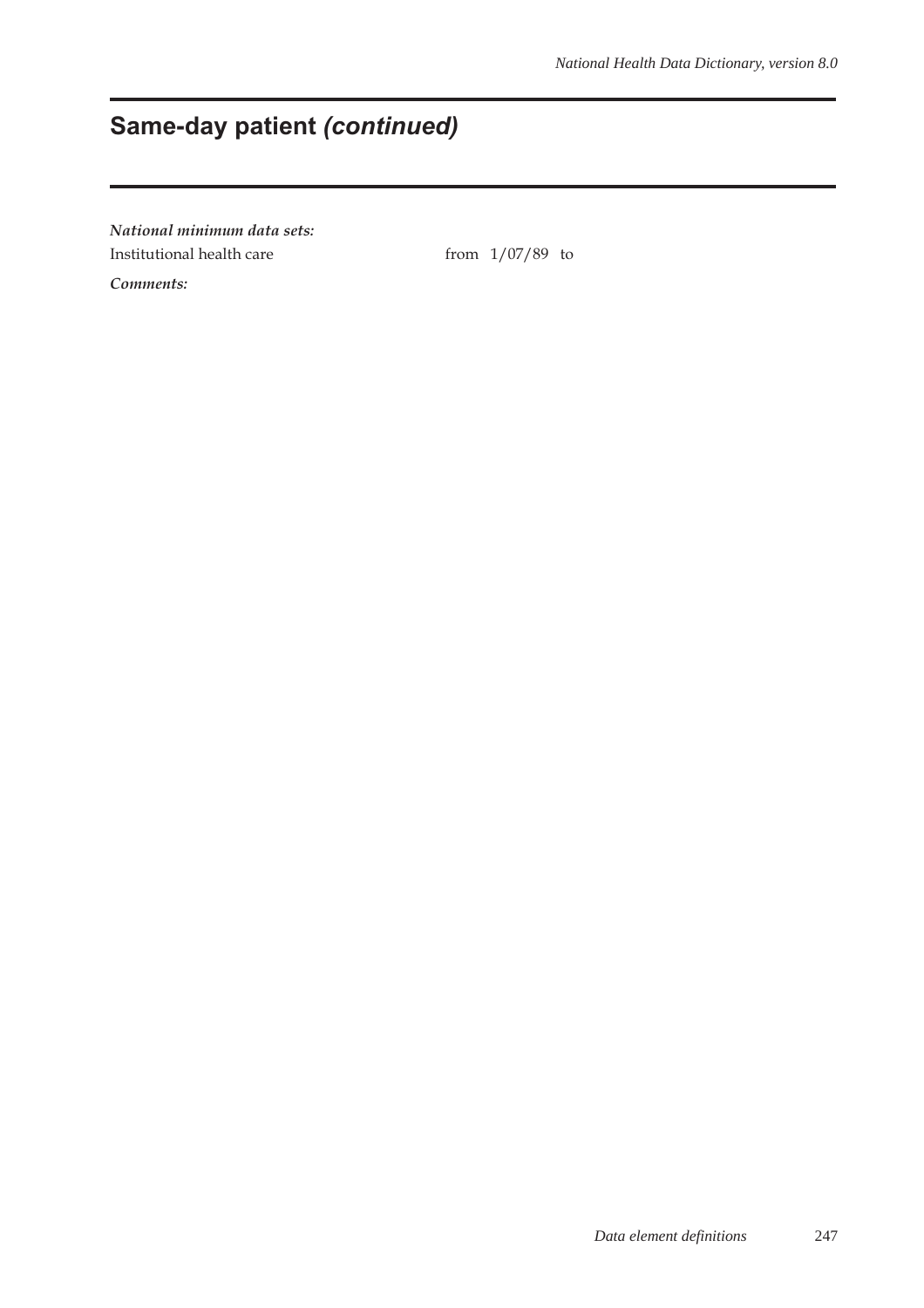## **Inter-hospital same-day contracted patient**

| Admin. status:                                           | <b>CURRENT</b>                                                                                                                                                                                                                                                                                                                                                                                                                                                                                                               | 1/07/94                                                                                                                                                                                                      |                                                                                                                                                                                                                                                             |  |  |  |  |
|----------------------------------------------------------|------------------------------------------------------------------------------------------------------------------------------------------------------------------------------------------------------------------------------------------------------------------------------------------------------------------------------------------------------------------------------------------------------------------------------------------------------------------------------------------------------------------------------|--------------------------------------------------------------------------------------------------------------------------------------------------------------------------------------------------------------|-------------------------------------------------------------------------------------------------------------------------------------------------------------------------------------------------------------------------------------------------------------|--|--|--|--|
|                                                          | Identifying and definitional attributes                                                                                                                                                                                                                                                                                                                                                                                                                                                                                      |                                                                                                                                                                                                              |                                                                                                                                                                                                                                                             |  |  |  |  |
| Knowledgebase ID:                                        | 000079                                                                                                                                                                                                                                                                                                                                                                                                                                                                                                                       |                                                                                                                                                                                                              | Version number:<br>$\mathbf{1}$                                                                                                                                                                                                                             |  |  |  |  |
| Data element type:                                       | <b>DATA ELEMENT</b>                                                                                                                                                                                                                                                                                                                                                                                                                                                                                                          |                                                                                                                                                                                                              |                                                                                                                                                                                                                                                             |  |  |  |  |
| Definition:                                              | patient.                                                                                                                                                                                                                                                                                                                                                                                                                                                                                                                     | specific arrangement with another hospital at which the patient is an admitted                                                                                                                               | An admitted same-day patient whose treatment and/or care is provided under a                                                                                                                                                                                |  |  |  |  |
| Context:                                                 |                                                                                                                                                                                                                                                                                                                                                                                                                                                                                                                              | Institutional health care: to identify patients receiving services that have been<br>contracted between hospitals. This item will assist in the analysis of patterns of<br>health care delivery and funding. |                                                                                                                                                                                                                                                             |  |  |  |  |
|                                                          | <b>Relational and representational attributes</b>                                                                                                                                                                                                                                                                                                                                                                                                                                                                            |                                                                                                                                                                                                              |                                                                                                                                                                                                                                                             |  |  |  |  |
| Datatype:                                                | Numeric                                                                                                                                                                                                                                                                                                                                                                                                                                                                                                                      | Representational form:                                                                                                                                                                                       | <b>CODE</b>                                                                                                                                                                                                                                                 |  |  |  |  |
| Field size:                                              | Min. 1<br>Max. 1                                                                                                                                                                                                                                                                                                                                                                                                                                                                                                             | Representational layout:                                                                                                                                                                                     | - N                                                                                                                                                                                                                                                         |  |  |  |  |
| Data domain:                                             | $\mathbf{1}$                                                                                                                                                                                                                                                                                                                                                                                                                                                                                                                 | Inter-hospital same-day contracted patient                                                                                                                                                                   |                                                                                                                                                                                                                                                             |  |  |  |  |
|                                                          | $\overline{2}$<br>Other                                                                                                                                                                                                                                                                                                                                                                                                                                                                                                      |                                                                                                                                                                                                              |                                                                                                                                                                                                                                                             |  |  |  |  |
| Guide for use:                                           | A specific arrangement should apply (either written or verbal) whereby one<br>hospital contracts with another hospital for the provision of specific services. The<br>arrangement may be between any combination of hospital; for example, public to<br>public, public to private, private to private, or private to public. For purposes of<br>this definition, current financial arrangements for compensable or eligible<br>Veterans Affairs' patients are not to be considered as contracted or special<br>arrangements. |                                                                                                                                                                                                              |                                                                                                                                                                                                                                                             |  |  |  |  |
| Verification rules:                                      |                                                                                                                                                                                                                                                                                                                                                                                                                                                                                                                              |                                                                                                                                                                                                              |                                                                                                                                                                                                                                                             |  |  |  |  |
| Collection methods:                                      | using the following data elements:                                                                                                                                                                                                                                                                                                                                                                                                                                                                                           | recorded and reported by the originating hospital. The destination hospital<br>about hospital activity. These patients will be able to be identified in retrospect                                           | All services provided at both the originating and destination hospitals should be<br>should record the same-day admission as an 'Inter-hospital same-day contracted<br>patient' so that these services can be identified in the various statistics produced |  |  |  |  |
|                                                          |                                                                                                                                                                                                                                                                                                                                                                                                                                                                                                                              | 1. Source of referral = 1 transfer from another hospital.                                                                                                                                                    |                                                                                                                                                                                                                                                             |  |  |  |  |
|                                                          |                                                                                                                                                                                                                                                                                                                                                                                                                                                                                                                              | 2. Mode of separation = 1 transfer to another hospital.                                                                                                                                                      |                                                                                                                                                                                                                                                             |  |  |  |  |
|                                                          |                                                                                                                                                                                                                                                                                                                                                                                                                                                                                                                              | 3. Inter-hospital same-day contracted patient = 1 contracted.                                                                                                                                                |                                                                                                                                                                                                                                                             |  |  |  |  |
| Related data:                                            |                                                                                                                                                                                                                                                                                                                                                                                                                                                                                                                              |                                                                                                                                                                                                              |                                                                                                                                                                                                                                                             |  |  |  |  |
| <b>Administrative attributes</b>                         |                                                                                                                                                                                                                                                                                                                                                                                                                                                                                                                              |                                                                                                                                                                                                              |                                                                                                                                                                                                                                                             |  |  |  |  |
| Source document:                                         |                                                                                                                                                                                                                                                                                                                                                                                                                                                                                                                              |                                                                                                                                                                                                              |                                                                                                                                                                                                                                                             |  |  |  |  |
| Source organisation:                                     | National Health Data Committee                                                                                                                                                                                                                                                                                                                                                                                                                                                                                               |                                                                                                                                                                                                              |                                                                                                                                                                                                                                                             |  |  |  |  |
| National minimum data sets:<br>Institutional health care |                                                                                                                                                                                                                                                                                                                                                                                                                                                                                                                              | from $1/07/89$ to                                                                                                                                                                                            |                                                                                                                                                                                                                                                             |  |  |  |  |
| Comments:                                                |                                                                                                                                                                                                                                                                                                                                                                                                                                                                                                                              |                                                                                                                                                                                                              |                                                                                                                                                                                                                                                             |  |  |  |  |
| 248                                                      | Data element definitions                                                                                                                                                                                                                                                                                                                                                                                                                                                                                                     |                                                                                                                                                                                                              |                                                                                                                                                                                                                                                             |  |  |  |  |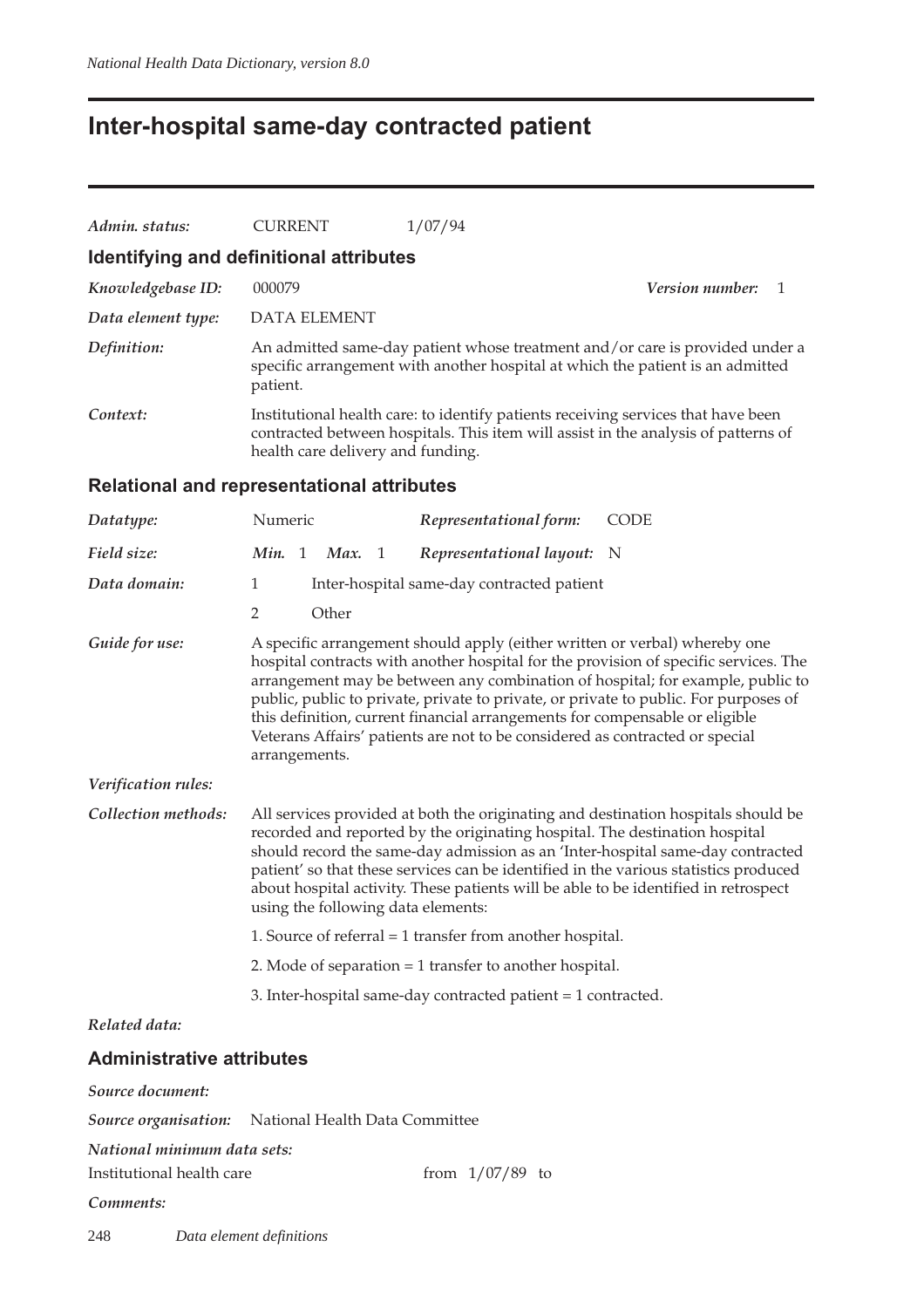## **Hospital boarder**

| Admin. status:                                           | <b>CURRENT</b>                                                                                                                             |                                | 1/07/94 |                          |                                                                                                                                                                      |  |                 |   |
|----------------------------------------------------------|--------------------------------------------------------------------------------------------------------------------------------------------|--------------------------------|---------|--------------------------|----------------------------------------------------------------------------------------------------------------------------------------------------------------------|--|-----------------|---|
| Identifying and definitional attributes                  |                                                                                                                                            |                                |         |                          |                                                                                                                                                                      |  |                 |   |
| Knowledgebase ID:                                        | 000065                                                                                                                                     |                                |         |                          |                                                                                                                                                                      |  | Version number: | 1 |
| Data element type:                                       |                                                                                                                                            | DATA ELEMENT CONCEPT           |         |                          |                                                                                                                                                                      |  |                 |   |
| Definition:                                              | A person who is receiving food and/or accommodation but for whom the<br>hospital does not accept responsibility for treatment and/or care. |                                |         |                          |                                                                                                                                                                      |  |                 |   |
| Context:                                                 |                                                                                                                                            | Institutional health care      |         |                          |                                                                                                                                                                      |  |                 |   |
| <b>Relational and representational attributes</b>        |                                                                                                                                            |                                |         |                          |                                                                                                                                                                      |  |                 |   |
| Datatype:                                                |                                                                                                                                            |                                |         | Representational form:   |                                                                                                                                                                      |  |                 |   |
| Field size:                                              | Min.                                                                                                                                       | Max.                           |         | Representational layout: |                                                                                                                                                                      |  |                 |   |
| Data domain:                                             |                                                                                                                                            |                                |         |                          |                                                                                                                                                                      |  |                 |   |
| Guide for use:                                           | register a boarder.                                                                                                                        |                                |         |                          | A boarder thus defined is not admitted to the hospital. However, a hospital may                                                                                      |  |                 |   |
|                                                          |                                                                                                                                            |                                |         |                          | Babies in hospital at age 9 days or less cannot be boarders. They are admitted<br>patients with each day of stay deemed to be either a qualified or unqualified day. |  |                 |   |
| Verification rules:                                      |                                                                                                                                            |                                |         |                          |                                                                                                                                                                      |  |                 |   |
| Collection methods:                                      |                                                                                                                                            |                                |         |                          |                                                                                                                                                                      |  |                 |   |
| Related data:                                            |                                                                                                                                            |                                |         |                          |                                                                                                                                                                      |  |                 |   |
| <b>Administrative attributes</b>                         |                                                                                                                                            |                                |         |                          |                                                                                                                                                                      |  |                 |   |
| Source document:                                         |                                                                                                                                            |                                |         |                          |                                                                                                                                                                      |  |                 |   |
| Source organisation:                                     |                                                                                                                                            | National Health Data Committee |         |                          |                                                                                                                                                                      |  |                 |   |
| National minimum data sets:<br>Institutional health care |                                                                                                                                            |                                |         | from $1/07/89$ to        |                                                                                                                                                                      |  |                 |   |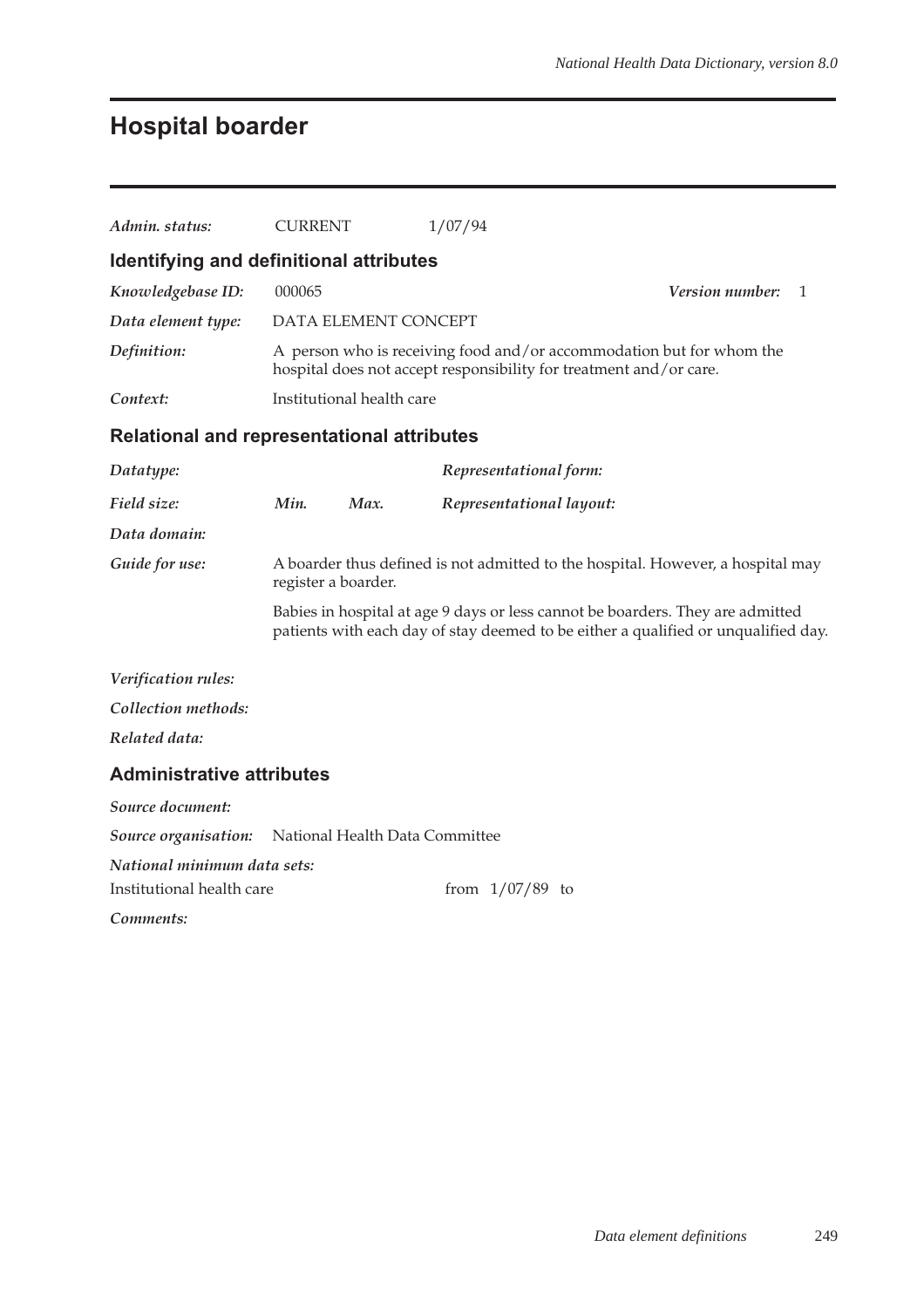### **Medicare number**

| Admin. status:                                    | <b>CURRENT</b>                     | 1/07/89                                                                       |                                        |  |  |
|---------------------------------------------------|------------------------------------|-------------------------------------------------------------------------------|----------------------------------------|--|--|
| Identifying and definitional attributes           |                                    |                                                                               |                                        |  |  |
| Knowledgebase ID:                                 | 000091                             |                                                                               | <b>Version number:</b><br>$\mathbf{1}$ |  |  |
| Data element type:                                | <b>DATA ELEMENT</b>                |                                                                               |                                        |  |  |
| Definition:                                       | persons under the Medicare scheme. | Personal identifier allocated by the Health Insurance Commission to eligible  |                                        |  |  |
| Context:                                          |                                    | Medicare utilisation statistics and institutional health care.                |                                        |  |  |
| <b>Relational and representational attributes</b> |                                    |                                                                               |                                        |  |  |
| Datatype:                                         | Numeric                            | Representational form:                                                        | <b>CODE</b>                            |  |  |
| Field size:                                       | Min. 11<br>Max.<br>11              | Representational layout: NNNNNNNNNNNN                                         |                                        |  |  |
| Data domain:                                      |                                    | Full Medicare number for an individual (ie. family number plus person number) |                                        |  |  |
| Guide for use:                                    |                                    |                                                                               |                                        |  |  |
| Verification rules:                               |                                    |                                                                               |                                        |  |  |
| Collection methods:                               |                                    |                                                                               |                                        |  |  |
| Related data:                                     |                                    |                                                                               |                                        |  |  |
| <b>Administrative attributes</b>                  |                                    |                                                                               |                                        |  |  |
| Source document:                                  |                                    |                                                                               |                                        |  |  |
| Source organisation:                              | National Health Data Committee     |                                                                               |                                        |  |  |
| National minimum data sets:                       |                                    |                                                                               |                                        |  |  |
|                                                   |                                    |                                                                               |                                        |  |  |

*Comments:* Under Medicare, each eligible family in the population is assigned a unique identifying number. This number, together with age and sex, provides an essentially unique identifier.